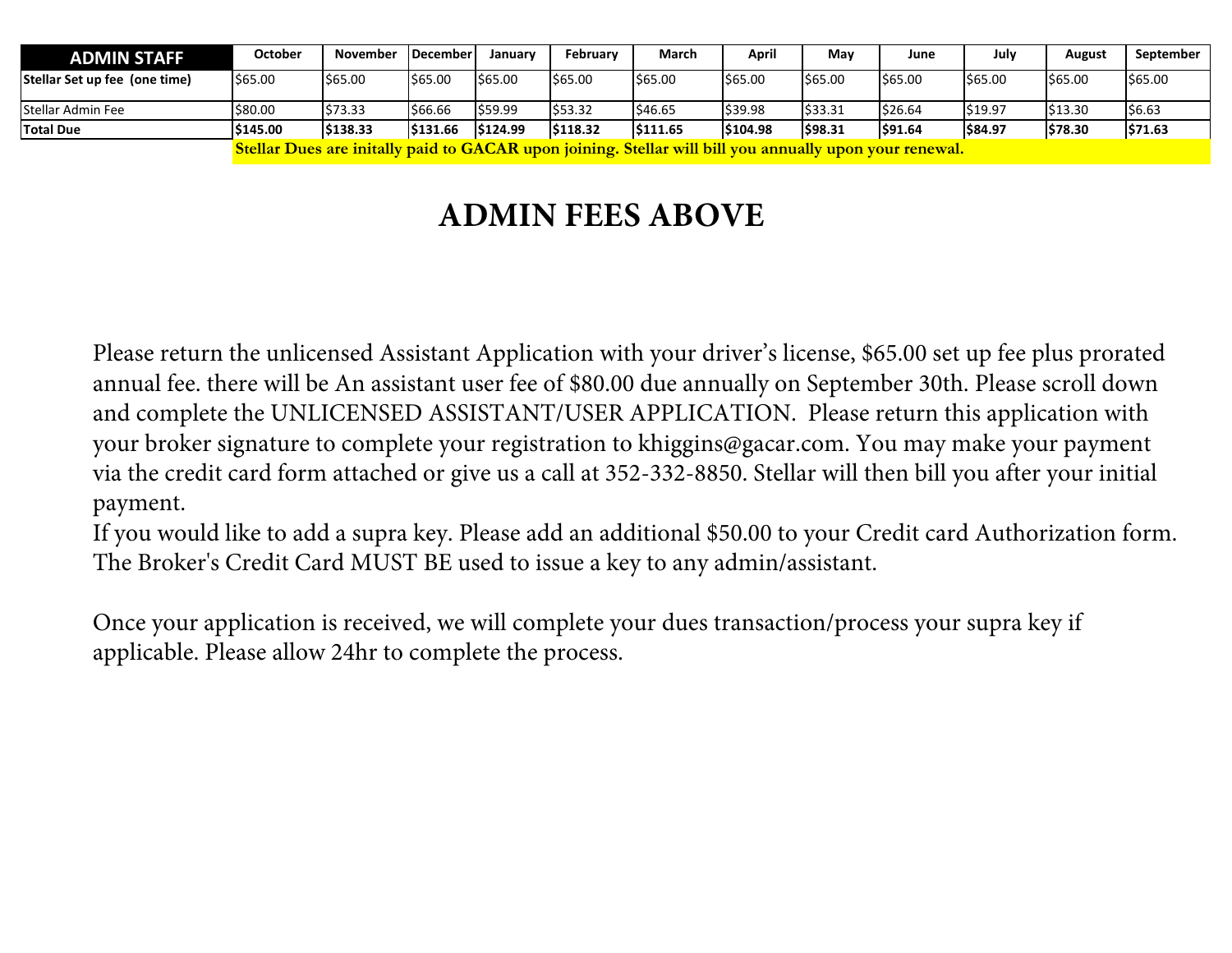

Association:

### **UNLICENSED ASSISTANT/USER APPLICATION**

#### **EMPLOYER INFORMATION:**

| Employer Address: Street/P. O Box/Apt. City                                                                                                                                                                                            |                                                               | <b>State</b> | Zip                       |  |  |  |
|----------------------------------------------------------------------------------------------------------------------------------------------------------------------------------------------------------------------------------------|---------------------------------------------------------------|--------------|---------------------------|--|--|--|
|                                                                                                                                                                                                                                        |                                                               |              |                           |  |  |  |
|                                                                                                                                                                                                                                        |                                                               |              |                           |  |  |  |
| <b>ASSISTANT/USER INFORMATION</b> (check one)                                                                                                                                                                                          |                                                               |              |                           |  |  |  |
| Personal Assistant (access to only one agent's listings)<br>П.<br>Office Assistant (access to all listings owned by this office)<br>П.<br>Company Assistant (access to all listings owned by this office and any branch offices)<br>П. |                                                               |              |                           |  |  |  |
|                                                                                                                                                                                                                                        |                                                               |              |                           |  |  |  |
|                                                                                                                                                                                                                                        |                                                               |              |                           |  |  |  |
|                                                                                                                                                                                                                                        |                                                               |              |                           |  |  |  |
| Home Address: ___________<br>Street/P. O Box/Apt.                                                                                                                                                                                      | <u>and</u> State<br>(Required to verify against DBPR records) |              | Zip                       |  |  |  |
|                                                                                                                                                                                                                                        |                                                               |              |                           |  |  |  |
| <b>SIGNATURES</b>                                                                                                                                                                                                                      |                                                               |              |                           |  |  |  |
|                                                                                                                                                                                                                                        |                                                               |              | Date $\frac{1}{\sqrt{2}}$ |  |  |  |
|                                                                                                                                                                                                                                        |                                                               | Date / /     |                           |  |  |  |

**\* \* Please return to your local association/board with a copy of assistant's driver's license, \$65.00 set up fee plus prorated annual fee. Assistant user fee of \$80.00 plus additional LSC fee (if applicable) will be due annually September 30th. Please contact your local association/board for the current fees.**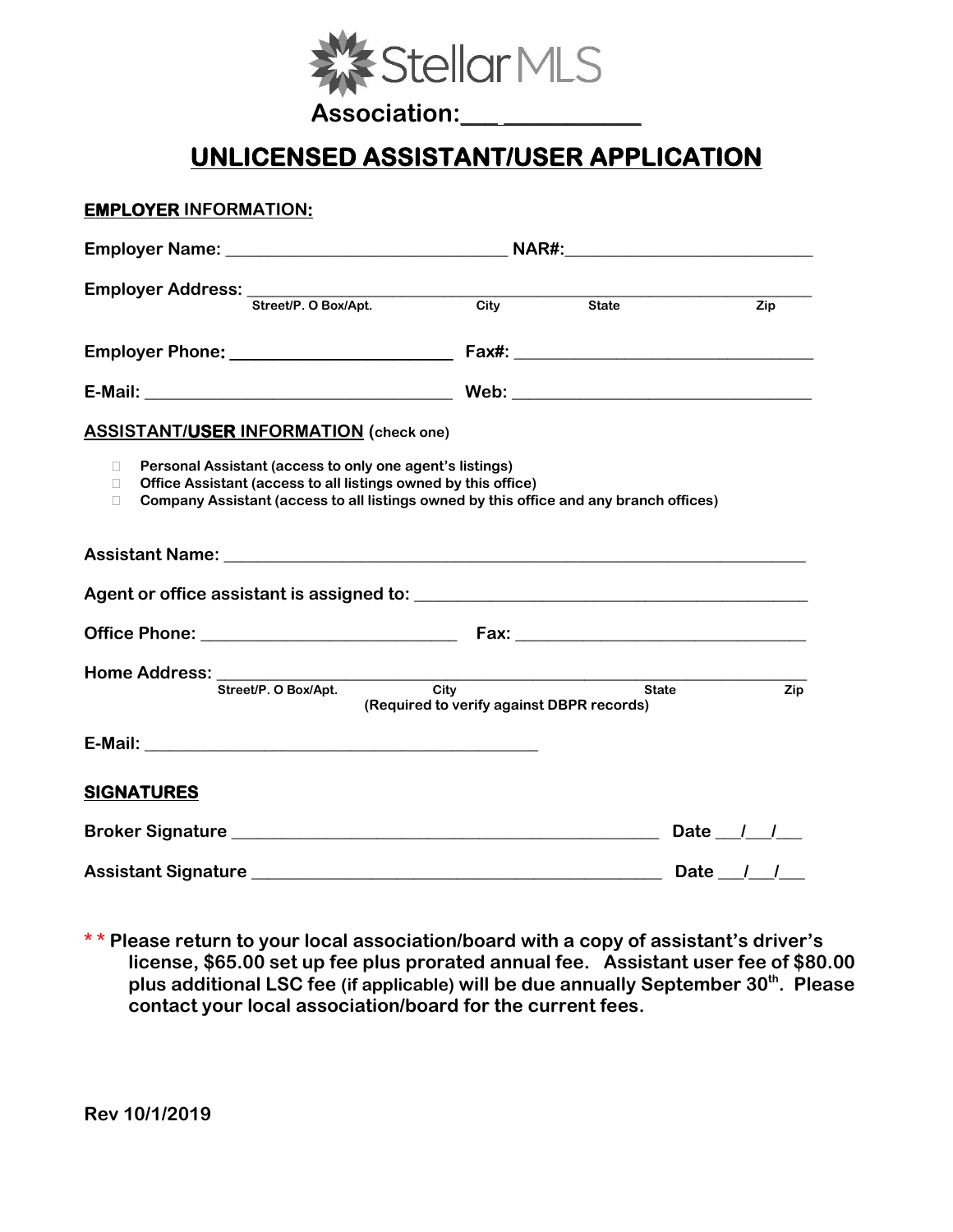### PERMISSIBLE ACTIVITIES OF UNLICENSED ASSISTANTS

#### **Unlicensed assistants: Updated rules on what they can do** By Meredith Caruso

What can an unlicensed assistant do for you? Many things – but not all things. FREC informally updated its list of acceptable practices.

At the November 2018, General meeting the Florida Real Estate Commission informally updated list outlining that the following activities may be performed by an unlicensed employee or assistant:

- 1. Answer the phone and forward calls.
- 2. Submit listings and changes to any multiple listing service.
- 3. Follow up on loan commitments after a contract has been negotiated and generally secure status reports on the loan progress.
- 4. Assemble documents for closing.
- 5. Secure documents (public information) from courthouse, utility district, etc.
- 6. Have keys made for company listings.
- 7. Write ads for approval of licensee and supervision broker, and place advertising (newspaper ads, etc.); prepare flyers and promotional information for approval by licensee and supervising broker.
- 8. Receive, record and deposit earnest money, security deposits and advance rents.
- 9. Type contract forms for approval by licensee and supervising broker.
- 10. Monitor licenses and personnel files.
- 11. Compute commission checks.
- 12. Place signs on property.
- 13. Order items of repair as directed by the licensee.
- 14. Prepare flyers and promotional information for approval by licensee and supervising broker.
- 15. Act as a courier service to deliver documents.
- 16. Place routine telephone calls on late rent payments.
- 17. Schedule appointments for licensee to show listed property.
- 18. Be at an open house for: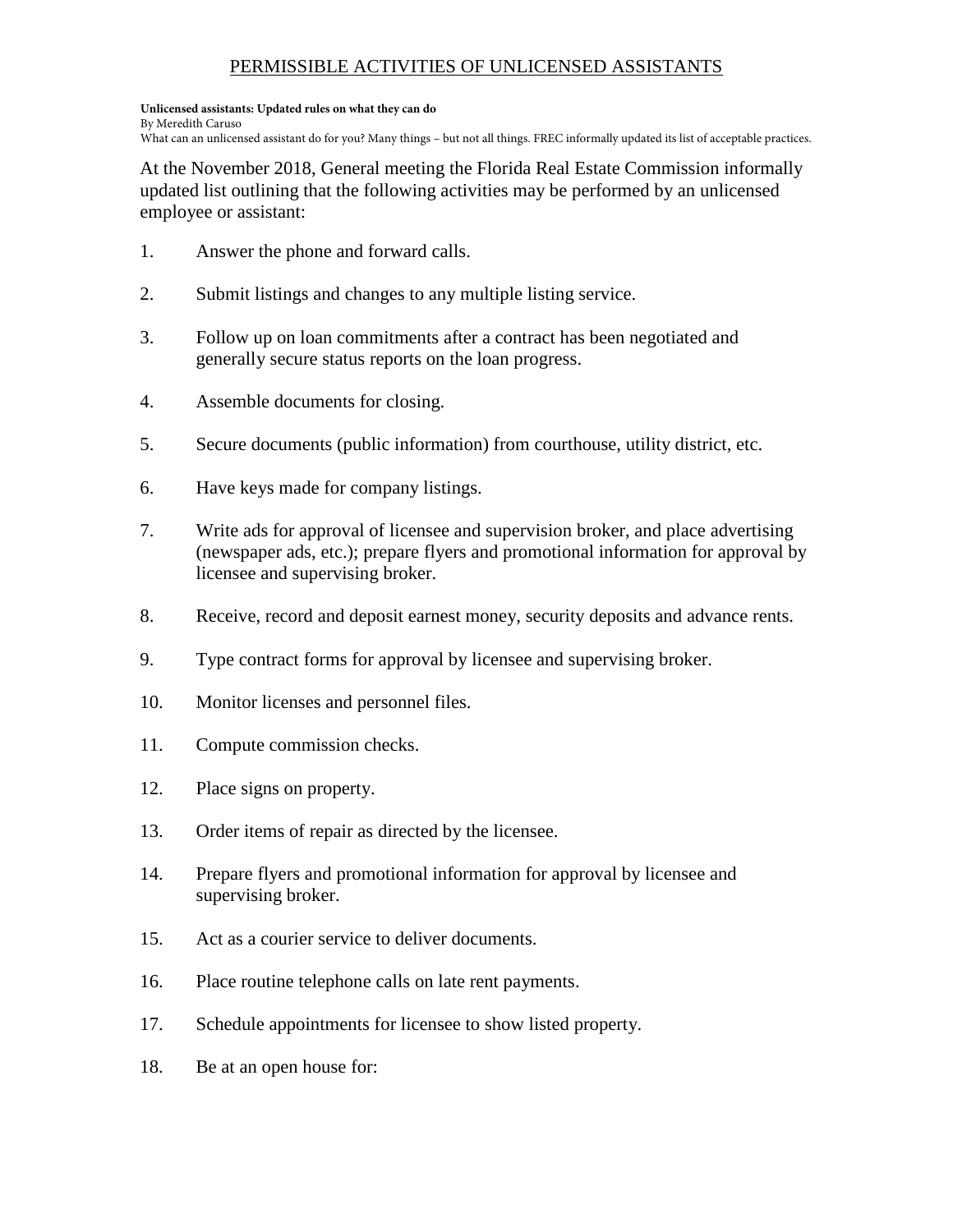- a) security purposes
- b) hand out materials (brochures); may not answer questions. Direct all questions to licensee.
- 19. Answer questions concerning a listing from which the answer must be obtained from licensed employer-approved printed information and is objective in nature (not subjective comments).
- 20. Gather information for a CMA.
- 21. Gather information for an appraisal.
- 22. Hand out objective, written information on a listing or rental.

The broker shall foster the education.

My recommendation: Brokers should create clear office policies and procedures regarding the use of unlicensed assistants in order to avoid potential compliance issues.

This updated list is also located on Florida Realtor's website in the Legal Center, [Hot Topics](https://www.floridarealtors.org/LegalCenter/HotTopics/upload/PERMITTED-ACTIVITIES-OF-UNLICENSED-ASSISTANTS_amended11-2018.pdf)  section.

Meredith Caruso is Associate General Counsel for Florida Realtors

Broker's Signature Date Date Unlicensed Individual's Signature Date

\* FREC Approves a NEW list of unlicensed assistant activities

Several years ago FREC removed their "approved" list of activities that an unlicensed assistant could do for a real estate broker or salesperson. Attached please find a revised NEW list approved

by FREC. This will be on the FAR website and in

early bird but we recommend you share it with your members.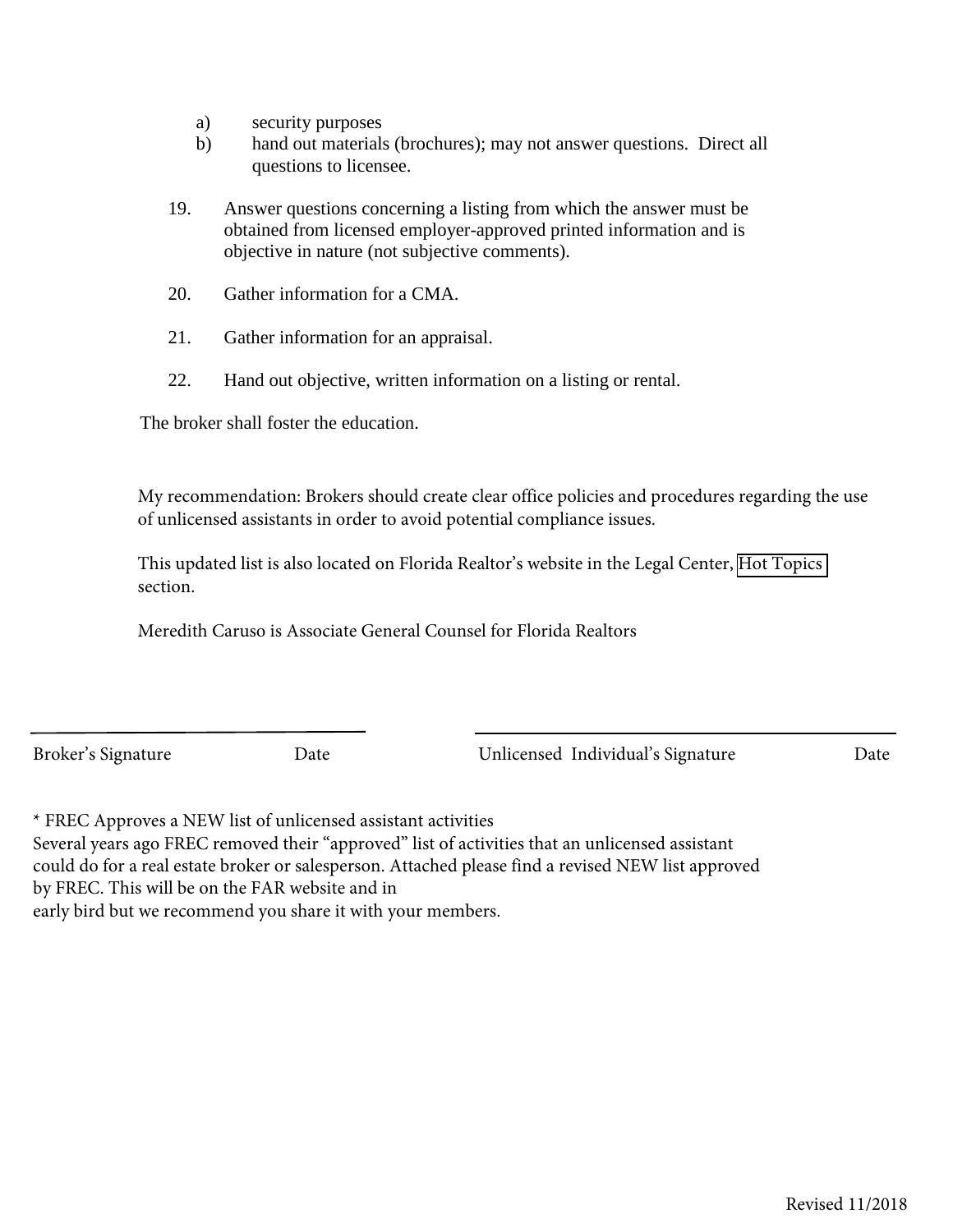

## **CREDIT CARD AUTHORIZATION FORM**

#### **GAINESVILLE-ALACHUA COUNTY ASSOCIATION OF REALTORS GAINESVILLE MLS (352) 332-8850 FAX (352) 331-7911**

| <b>STELLAR MLS</b> | <b>AMOUNT</b> | VISA | <b>MC</b> | <b>AMEX</b> |  |
|--------------------|---------------|------|-----------|-------------|--|
|                    |               |      |           |             |  |

#### **I AUTHORIZE THE GAINESVILLE-ALACHUA COUNTY ASSOCIATION OF REATORS / GAINESVILLE MLS TO CHARGE MY CREDIT CARD ACCOUNT**

**IN THE AMOUNT OF \$\_\_\_\_\_\_ FOR THE PURPOSE(S) INDICATED ABOVE. CREDIT CARD #\_\_\_\_\_\_\_\_\_\_-\_\_\_\_\_\_\_\_\_\_-\_\_\_\_\_\_\_\_\_\_-\_\_\_\_\_\_\_\_\_EXP\_\_\_\_\_/\_\_\_\_\_** 

NAME ON CARD

**BILLING ADDRESS FOR CREDIT CARD ACCOUNT**

 $\mathbb{ZIP}$ 

**Email:**  $\blacksquare$ 

**SIGNATURE\_\_\_\_\_\_\_\_\_\_\_\_\_\_\_\_\_\_\_\_\_\_\_\_\_\_\_\_\_\_\_\_\_\_\_\_\_\_DATE\_\_\_\_\_/\_\_\_\_\_/\_\_\_\_\_**